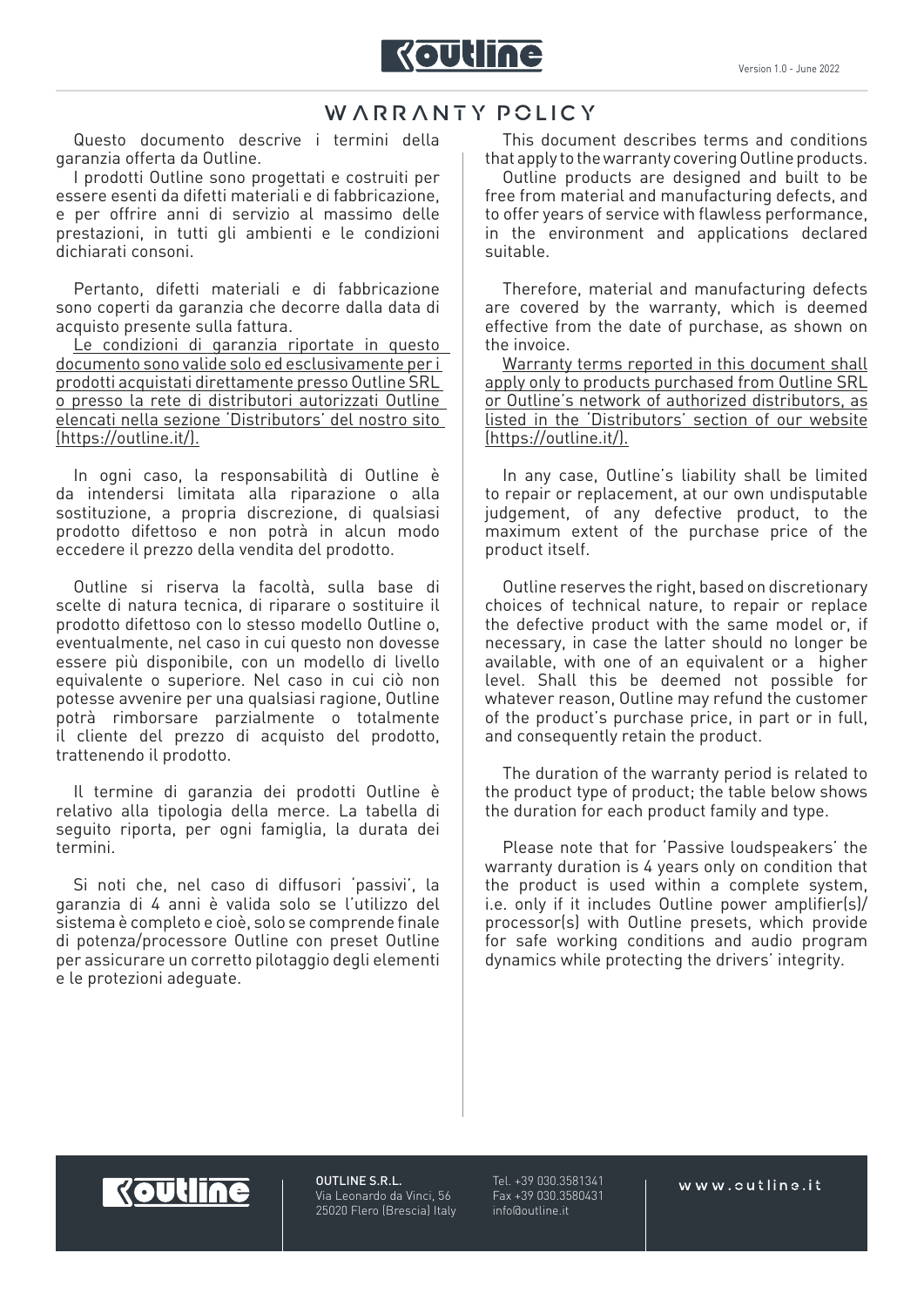

| <b>FAMILY</b>      |                    | <b>PRODUCT</b> | <b>DURATION</b>   |
|--------------------|--------------------|----------------|-------------------|
| Loudspeakers       | Passive            | Line Array     | 4 years* / 1 year |
|                    |                    | Cinema         | 4 years* / 1 year |
|                    |                    | Stadia / Arena | 4 years* / 1 year |
|                    |                    | Point Source   | 4 years* / 1 year |
|                    |                    | Subs           | 4 years* / 1 year |
|                    |                    | Architectural  | 2 years* / 1 year |
|                    | Self-Powered       |                | 3 years           |
|                    | Hybrid-Powered kit |                | 3 years           |
| Amplifiers         | L3000              |                | 2 years           |
|                    | <b>TTM</b>         |                | 3 years           |
|                    | <b>GTA Series</b>  |                | 3 years           |
|                    | M Series           |                | 3 years           |
|                    | <b>T</b> Series    |                | 3 years           |
| Processors         | Newton             |                | 4 years           |
|                    | IP 24              |                | 4 years           |
| Measurement System | <b>GSR Kit</b>     |                | 4 years           |
|                    | <b>ET Series</b>   |                | 2 years           |

\* La validità della garanzia per questi prodotti dipende dalla modalità di utilizzo da parte dell'utente. La validità di 1 anno è estesa a 4 anni solo ed esclusivamente se i diffusori sono utilizzati con i nostri amplificatori correttamente settati (o processore con preset Outline).

\* The duration of the warranty period for these products strictly depends on how they are driven by the user. The duration of 1 year is extended to 4 years only and exclusively if the loudspeakers operate with a correctly configured amplifier (or processor with Outline presets).



OUTLINE S.R.L. Via Leonardo da Vinci, 56 25020 Flero (Brescia) Italy Tel. +39 030.3581341 Fax +39 030.3580431 info@outline.it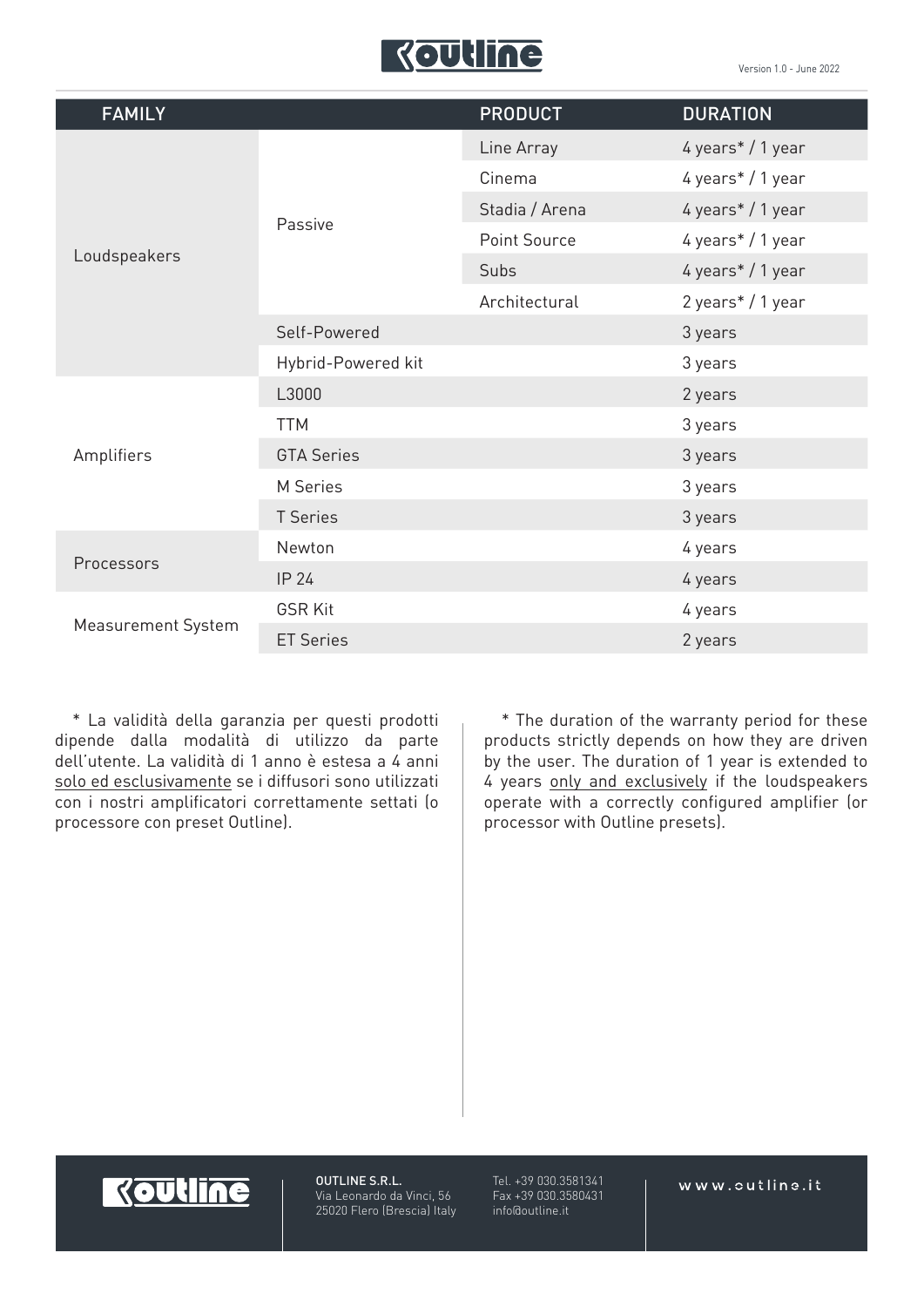

La garanzia non è valida per:

• difetti denunciati oltre il termine di 8 giorni dalla data di scoperta.

• hardware o accessori non prodotti da Outline, anche se forniti insieme al prodotto (per esempio cavi di alimentazione o di collegamento, connettori, ruote ecc.)

• parti consumabili, come le batterie o i rivestimenti protettivi, soggette a deteriorarsi nel tempo, salvo in caso di difetti relativi a materiale o fabbricazione

• danni estetici, ivi inclusi, in via esemplificativa, graffi, ammaccature e porte con parti in plastica rotte, salvo in caso di difetti relativi a materiali o fabbricazione

• danni causati dall'utilizzo con componenti, dispositivi o prodotti di altre aziende non conformi alle specifiche ufficiali del prodotto, disponibili sul sito nella sezione dedicata alle specifiche tecniche

• danni accidentali o derivanti da uso improprio o non corretto del prodotto, incendio, contatto con liquidi, terremoto o da altre cause esterne

• danni derivanti dall'utilizzo del prodotto non conforme a quanto indicato nei manuali utente, nelle specifiche tecniche e in altre linee guida ufficiali riguardanti il singolo prodotto, per tali dovendosi intendere solo ed esclusivamente quelle pubblicate sul sito

• danni dovuti ad un montaggio non corretto o ad un'installazione errata o ad un collegamento non corretto (compresi i danni dovuti a sovratensione) o danni dovuti ad aggiornamenti ed espansioni e tentativi di modifica del firmware e del software

• danni derivanti da interventi di assistenza non eseguiti da Outline, propri rivenditori autorizzati né da centri di assistenza autorizzati Outline

• difetti causati dalla normale usura o altrimenti dovuti alla normale obsolescenza del prodotto

• prodotti il cui numero di serie e/o sigillo antimanomissione è stato danneggiato, rimosso o reso illeggibile o, comunque, non identificabile

• prodotti oggetto di furto secondo quanto eventualmente notificato a Outline dalle autorità competenti

• guasti dovuti da collegamenti errati, esposizione a condizioni meteorologiche avverse, danni meccanici, inclusi incidenti di spedizione e normale usura

• malfunzionamenti o guasti dovuti da negligenza, incuria nell'uso e nella manutenzione del prodotto, di collegamento del prodotto ad impianti elettrici o di qualsiasi altro genere non a norma

• reclami da parte dei clienti / aventi causa dell'acquirente o di altre terze parti

• bug o altri errori firmware/software forniti insieme a un prodotto

Outline warranty does not cover:

• defects reported after the expiration of 8 days from the date of their discovery

• hardware products or accessories which are not manufactured by Outline, even if supplied with the product (such as power or connecting cables, connectors, wheels, etc.)

• consumable parts, such as batteries or protective coverings, that are subject to deterioration over time, unless there is a defect in materials or workmanship

• aesthetic damage, including, but not limited to, scratches, dents and ports with broken plastic parts, unless there is a defect in materials or workmanship

• damage caused by use with components, devices or products of other companies that do not conform to the official specifications of the product, available on the website in the technical specifications section

• accidental damage or damage resulting from the improper or incorrect use of the product, fire, contact with liquids, earthquake or other external causes

• damage deriving from the use of the product not in compliance with what is indicated in the user manuals, in the technical specifications and in other official guidelines concerning the individual product, to be intended exclusively as those published on our website

• damage due to improper installation or improper connection (including damage due to overvoltage) or damage due to upgrades and expansions and attempts to modify firmware or software

• damages arising from assistance intervention not performed by Outline, its authorized distributors or Outline authorized services center

• defects caused by normal deterioration or otherwise due to the normal obsolescence of the product

• products whose serial number and/or tamperproof seal have been damaged, removed or made illegible or otherwise unidentifiable

• product subject to theft according to what is notified to Outline by the appropriate authorities

• failures due to improper connections, exposure to adverse weather conditions, mechanical damage, including shipping accidents, and normal wear and tear

• malfunctions or failures due to the negligence, carelessness in the use and maintenance of the product, connection of the product to non-standard electrical or other installations

• claims by customers/successors in title of the purchaser or other third parties

• defects, bugs or other errors in firmware and/or software supplied with a product



OUTLINE S.R.L. Via Leonardo da Vinci, 56 25020 Flero (Brescia) Italy

Tel. +39 030.3581341 Fax +39 030.3580431 info@outline.it